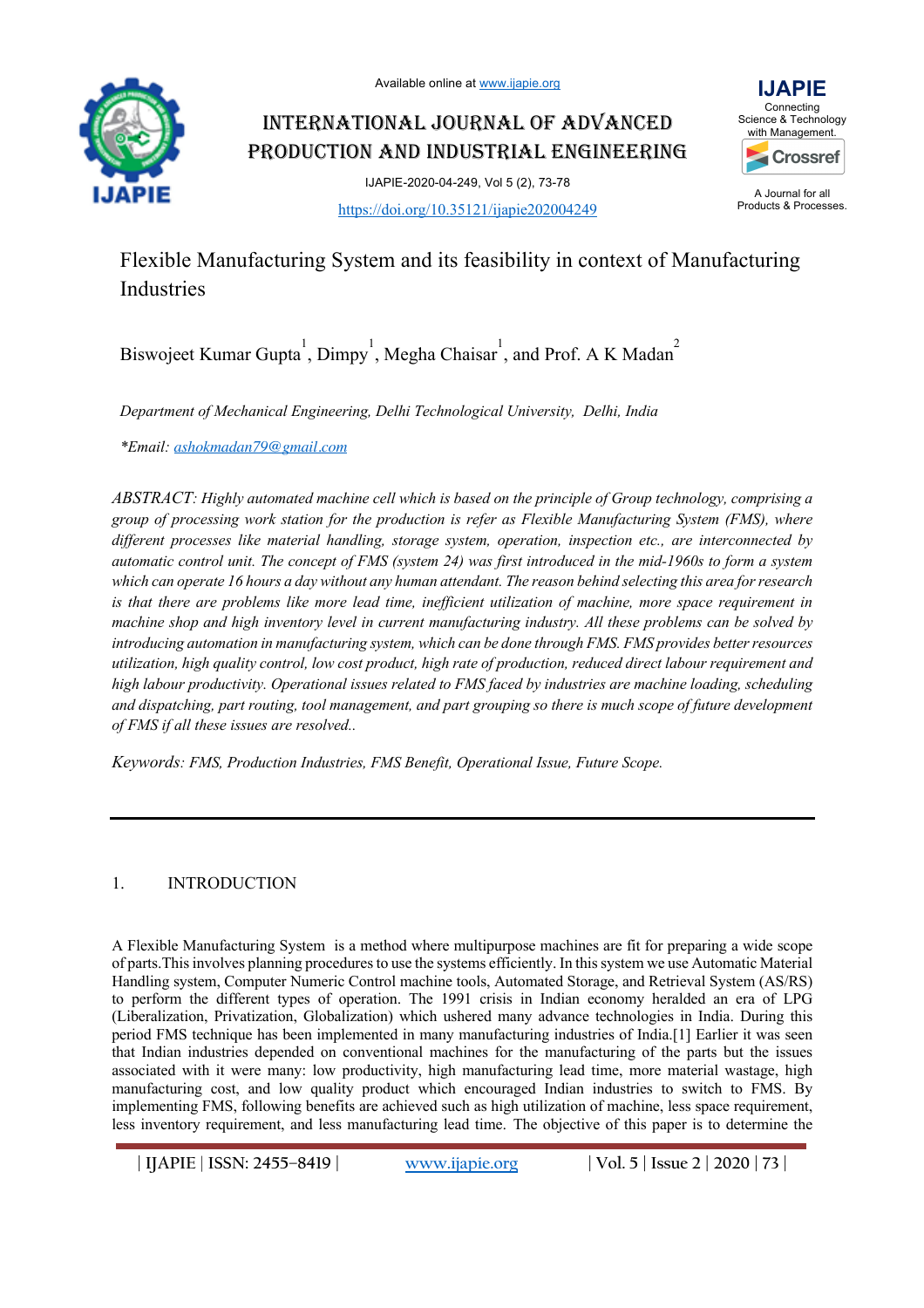#### *Biswojeet Kumar Gupta et al., International Journal of Advanced Production and Industrial Engineering*

feasibility index with the help of different methods such as GTA (Graph Theoritical Approach)[2], ISM (Interpretive Structural Modelling)[5], TOPSIS (Technique for Order Preference by Similairity to the Ideal Solution)[8][9][12], and Petri net. Different process parameters related to manufacturing system (attributes) are defined by experts' opinion, and based on their inter-dependency and priority, feasibility index is evaluated. With the help of this index the feasibility to implement FMS in existing as well as new establised industries is found.

# II PARAMETER WHICH AFFECT THE FEASIBILTY OF FMS SYSTEM [2][3][4]

**2.1 Behavioural:** This refers to the behaviour of people who are involved with the implementation of FMS. This includes clear vision in the top management, efficient planning methodology, creating friendly environment, team work and motivation.

**2.2 Non-behavioural:** This refers to the equipments, machines, structural building and other systems in an organizations that are essential for the production processes, material handling, assembly, and inspection. This includes availability of resources, adequate space, and reliable supplyer.

**2.3 Financial:** This refers that the organization should be economically strong to adapt FMS because heavy investment is need to implement FMS. This includes expansion of plant, Credit from different agencies, monetary assistance from the government etc.

**2.4 Methodologies:** The proper methods should be effectively applied for the better utilization of resources. Various methods can be used such as Group Technology, Supply Chain Management, Material Requirement Planning, Concurrent Engineering, Just In Time, Information Technology.

**2.5 Operational:** This majorly relates to the operational/control techniques that are used in FMS. This depends upon the design, flow of information, and control. This includes advance system, automated manufacturing systems, latest sensor technology, suitable tool management etc.

**2.6 Human and cultural:** It involves human participation for the successful adoption of FMS. Human involvement in the FMS improves the degree of automation. Humans basically supervise the ongoing processes, load/unload parts, remove unwanted parts and tools.

## III METHODOLOGY

In this paper we use different methods to find the feasibility of the industries so that owner, investor or any stake holder is able to decide if it's better to go for FMS or use the conventional system. The methods are given below:

### *3.1 GTA (Graph theoretical approach) [2]*

GTA shows the correlation between several attributes that provide certain value for the system. It depicts the directional properties and inter related links among the variables. Feasibility of an organization in FMS environment can be evaluated through GTA method. In this method graph represents the inter relationship between different factors by forming a network, which is known as graph representation. Feasibility Index of Transition (FIT) is used to evalute the probability of changing over a conventional production system into FMS environment. It is based on the survey of certain number of experts. This method consists of three representation i.e. digraph form, matrix form, and permanent function representation. The steps used in this method are given below:

- I. Recognize the various component of an organization that affect the transformation of conventional manufacturing system into FMS. These elements are also known as factors or enablers.
- II. Represent these enablers in digraph form, which shows interdependence among these enablers.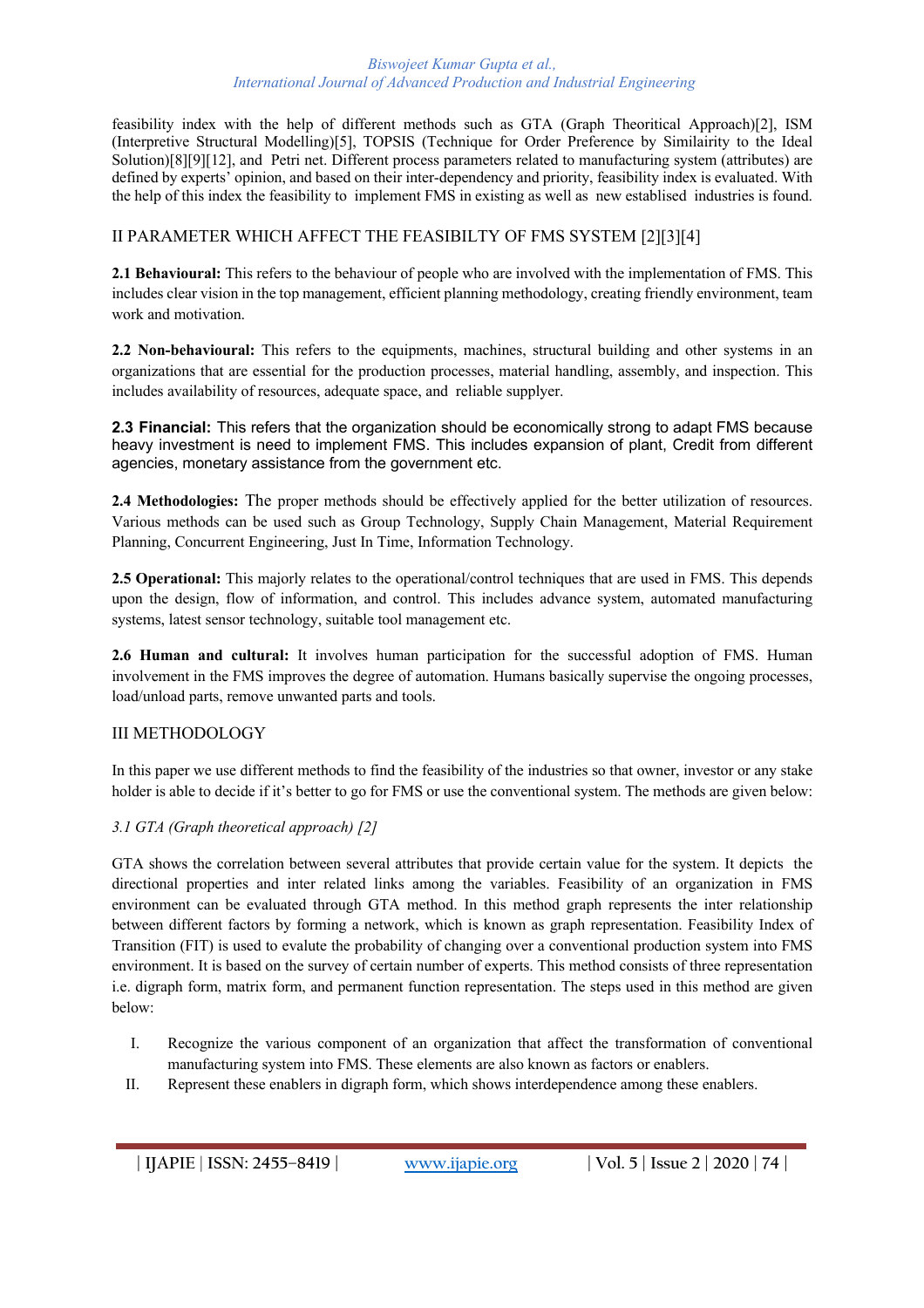#### *Biswojeet Kumar Gupta et al., International Journal of Advanced Production and Industrial Engineering*

- III. Convert this digraph into matrix form which is known as matrix representation. Diagonal element is enabler ( $E_i$ ) and off-diagonal element is interdependence of this enabler ( $e_{ij}$ ). The values of interaction (off-diagonal element) are decided by expert on the basis of their experience. Its values lies in the range of 1-5.
- IV. Using equation (1) now find the FMS enabler's matrix's permanent function:-

$$
\begin{aligned} \operatorname{Per} \, & F = \prod_{i=1}^n E_i + \sum_{i,j,o,p,m,n} (e_{ij}e_{ji}) E_o E_p E_m E_n + \sum_{i,j,o,p,m,n} (e_{ij}e_{jo}e_{oi} + e_{io}e_{oj}e_{ji}) E_p E_m E_n +\\ &\quad \ \ (\sum_{i,j,o,p,m,n} (e_{ij}e_{ji})(e_{op}e_{po}) E_m E_n + \sum_{i,j,o,p,m,n} (e_{ij}e_{jo}e_{op}e_{pi} + e_{ip}e_{po}e_{oj}e_{ji}) E_m E_n) +\\ &\quad \ \{ \sum_{i,j,o,p,m,n} (e_{ij}e_{ji})(e_{op}e_{pm}e_{mo} + e_{om}e_{mp}e_{po}) E_n + \sum_{i,j,o,p,m,n} (e_{ij}e_{jo}e_{op}e_{pm}e_{mi} + e_{im}e_{mp}e_{po}e_{oj}e_{ji}) E_n \} +\\ &\quad \ \ [\sum_{i,j,o,p,m,n} (e_{ij}e_{ji})(e_{op}e_{pm}e_{mm}e_{no} + e_{on}e_{mm}e_{mp}e_{po}) + \sum_{i,j,o,p,m,n} (e_{ij}e_{jo}e_{oj}e_{pm}e_{mn}e_{no}) +\\ &\quad \ \ \sum_{i,j,o,p,n,m} (e_{ij}e_{ji})(e_{op}e_{po})(e_{mn}e_{mn}) + \sum_{i,j,o,p,m,n} (e_{ij}e_{jo}e_{op}e_{pm}e_{mn}e_{ni} + e_{in}e_{mm}e_{mp}e_{po}e_{oj}e_{ji}) ] \end{aligned} \eqno{(1)}
$$

This value shows the feasibility of industries to adopt FMS.

V. List different industries according to their FIT values. Those industries which have highest values of FIT have good chances to adopt FMS.

## *3.2 ISM (Interpretive Structural Modelling) [5][7][10][11]*

This method was introduced by Warfield in year 1974 for modelling of different elements of a complex system into simplified structured form. A decision is taken by adopting hierarchical approach among different items of an issue. A systematic structure is generated to transform ambiguous, unclear model of a system into well-defined model by using designed graphical pattern and set of words.

- I. In ISM, first we identify different relevant attributes related to the problem in the industry and then develop a contextual relationship among these attributes. Experts' (industry or academia) opinion and management techniques like brainstorming, nominal group technique etc. are used to develop relationship among these attributes.
- II. SSIM (Structural Self Interaction Matrix) of attributes are recognized which show the inter relationship among different attributes related to a problem. To reach a unanimous decision, SSIM is further discussed among the experts.
- III. A reachability matrix is created from SSIM. Further it is divided into different levels.
- IV. This reachability matrix is transformed into conical form.<br>V. Digraph is drawn on the basis of relationship among a
- Digraph is drawn on the basis of relationship among attributes in reachability matrix. Digraph is a depiction of the attributes and their inter-dependencies through nodes and edges. Transitivity link from digraph is removed.
- VI. Obtained ISM model is evaluated for inconsistencies present and further required modifications are incorporated.
- VII. This ISM model is analysed using MICMAC analysis to find the utility of Flexible Manufacturing System.

## *3.3 TOPSIS (Technique for Order Preference by Simulation to the Ideal Solution) [5][8][9][10][12]*

TOPSIS was created by Hwang and Yoon (1981) and was later utilized by Lai et al. (1994) and Yoon and Hwang (1995). In this method we identify most feasible solution from defined set of alternatives by minimizing the distance from the ideal point and maximizing the distance from the nadir point. This helps us to find the feasibility of an industry for FMS adaptation. Steps to select the most desirable attribute from the given set of attributes are given below:

- I. Determine the objectives and its related attributes which are required for FMS.
- II. From this information a matrix is developed which is known as Decision matrix. Each row and column consists of one attribute and one criteria respectively. Hence for n attributes with m criteria n\*m (n cross m) ordered matrix is obtained. Each value of criteria is obtained from a survey where certain number of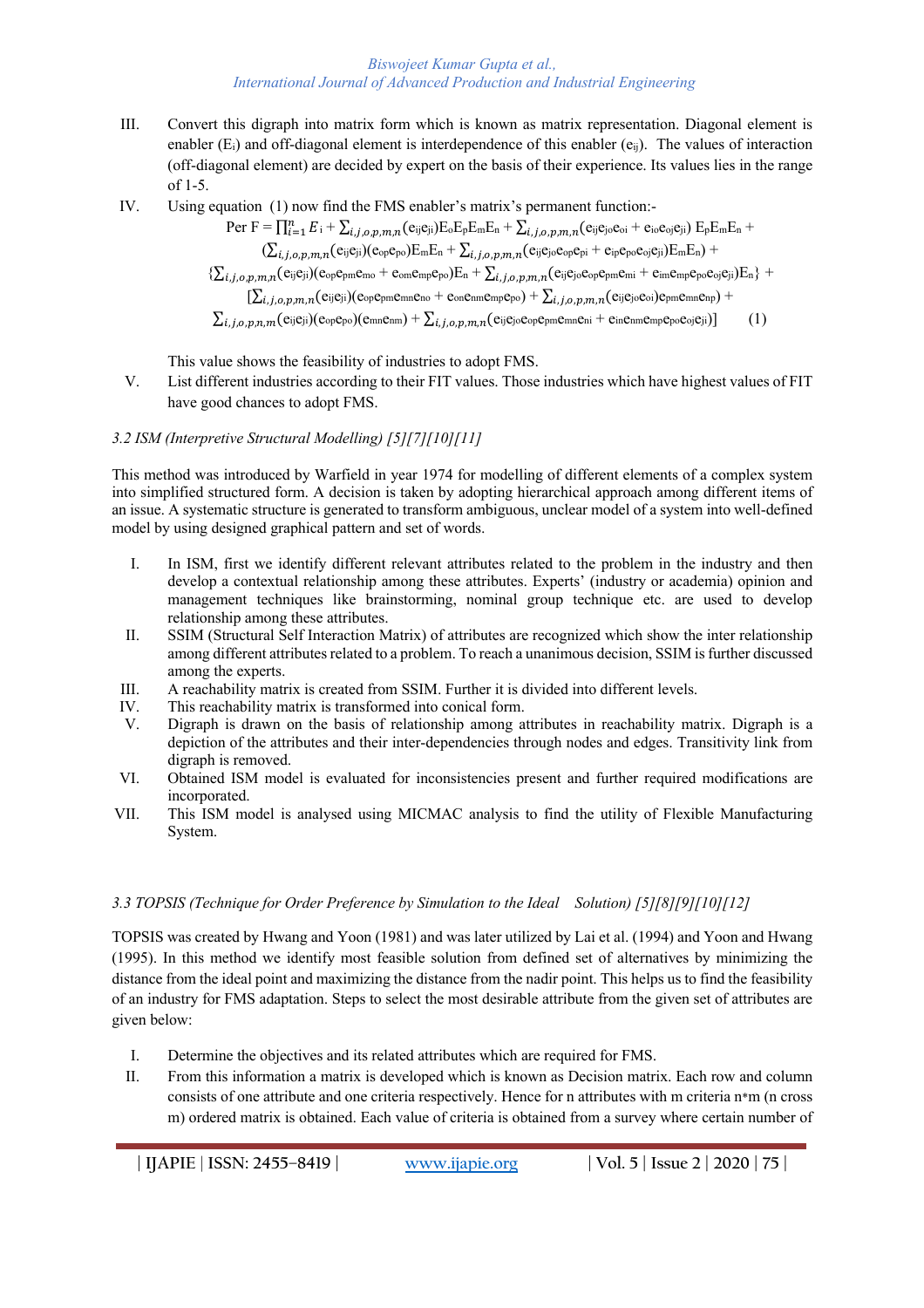experts are represented as X<sub>ij</sub>. This value is converted into standardised measures S<sub>ij</sub> using the equation (2).

$$
S_{ij} = X_{ij}/((\sum_{i=1,j=1}^{n,m} (X_{ij})^2)^{1/2})
$$
 (2)

III. Weightage  $w_k$  ( $k = 1,2,3,4,...n$ ) for each of criteria is developed using the formula:-

Normalised weight of each importance  $=$   $\frac{Total\ of\ Each\ importance}{Grand\ Total\ of\ All\ importance}$  (3)

IV. Weighted normalised matrix W<sub>ij</sub> is a product of multiplication of each element in S<sub>ij</sub> with its corresponding normalised weight  $W_k$ . Hence, the weighted normalised matrix  $W_{ij}$  is expressed as:

$$
W_{ij} = W_k S_{ij} \qquad (4)
$$

I.



Fig.1. Development of ISM Model

- V. Now we have to determine the ideal attribute which is the most suitable one among each criterion. It is the hightest obtain value of the each rating column of the weighted matrix. It is denoted by S+.
- VI. Similarly we have to identify the nadir attribute, which is the least desirable attribute on each criterion. It is the least obtain value of each rated column of weighted matrix. It is denoted by S.
- VII. A distance measure is developed for both ideal  $(D_t^+)$  and nadir  $(D_t^-)$  criterion. This can be measure by following formula:-

$$
D_{t}^{+} = \{ \sum_{j=1}^{m} (W_{ij} - S_{j}^{+})^{2} \}^{1/2} \qquad i=1, 2, 3, 4...n \qquad (5)
$$
  

$$
D_{t}^{-} = \{ \sum_{j=1}^{m} (W_{ij} - S_{j}^{-})^{2} \}^{1/2} \qquad i=1, 2, 3, 4...n \qquad (6)
$$

VIII. By using following formula we find how close an attribute is with its ideal solutions.

$$
R_i = D_i / (D_i + D_i^+) \qquad i = 1, 2, 3, 4, \dots n \quad (7)
$$

By using the value of the Ri (the overall or composite performance), we get to know the least and most preferred attributes and feasibility is predicted.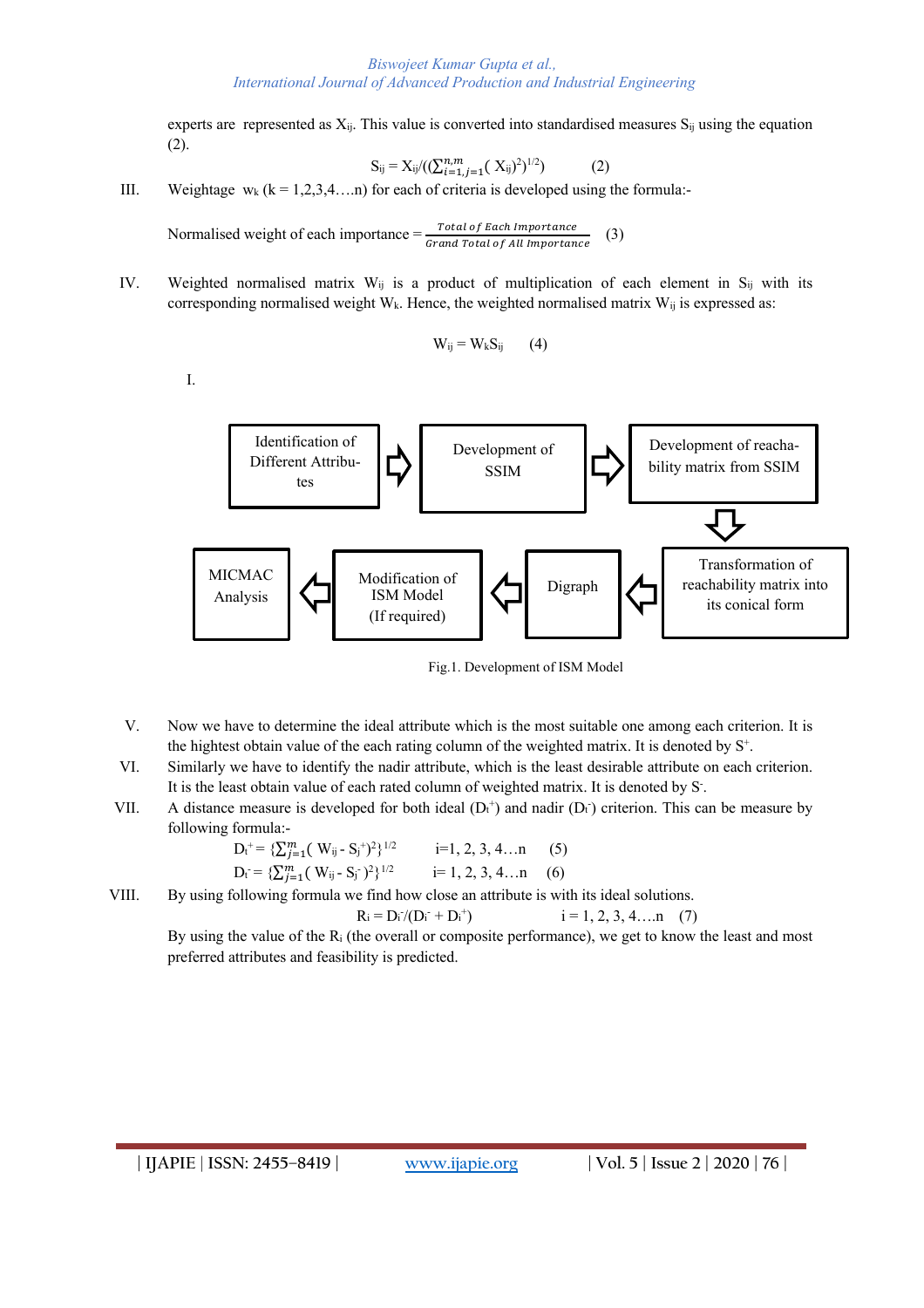

Fig.2. Development of TOPSIS Model

## *3.4 PETRI NET [6]*

This method is developed by Carl Adam Petri in the year 1939.This is modeling tool which enable the visual communication among researchers who are worked for modeling the system. It includes three main elements: places, transitions, and arcs. Possible conditions of a system are represented by circles, while transitions are represented by bars or boxes. A set of arcs denotes the relationship between the places and transition in either direction. Tokens are represented as black dots in places which show the dynamic behavior of system.

## IV DISCUSSION

This paper describes the feasibility of FMS in industry by using different methods such as ISM, GTA, TOPSIS, PETRI NET, taking into account different attributes. Potential attributes are prioritized based on survey. In these entire methods, feasibility index is found on the basis of attributes. For Small and Medium ventures hierarchical approach is followed in ISM method to adopt FMS. A power matrix is formed which gives relative importance and inter-dependencies within these attributes. In Interpretive Structural Model, the attributes at lower level have high potential power and impact one another. In micro, small and medium ventures, government support has been a crucial factor for the implementation of FMS. In TOPSIS, a solution is identified from a definite set of possibilities which is based upon simultaneous minimizing of distance from ideal point and maximizing of distance from nadir point. Hierarchical model of TOPSIS is similar to ISM. TOPSIS analyses implies that support from government is important for the growth and development of small and medium scale ventures. Next method, GTA is based on the inter-relationship among factors such as behavioural, financial, non-behavioural, human resource and operational. A permanent function is calculated to find an index known as FIT (Feasible Index of Transition), which shows up to what extent an organization is flexible for FMS environment. The last one, Petri net method is a mathematical tool which emphasises on the behavioural and structural properties to find out the feasibility in application domain. Behavioural properties are dependent on initial state while structural don't.

## V CONCLUSİON

A Flexible Manufacturing System is an automated system that can rapidly configured to produce wide range of products. Different attributes (process parameters) are accounted to determine feasibility of an industry to adopt FMS. These attributes include fund, technology, resources, will power, government support, and the market condition. Feasibility index is obtained from interrelationship among these attributes. Industry experts and academia interpret this index for acceptance of FMS by a conventional industry. In this paper we have discussed four methods- Petrinet, GTA, ISM, and TOPSIS. In all these methods subjective approach is followed to model FMS based system in which attributes that influences the feasibility are prioritised based on experts opinion.

The feasibility index enables, us to observe the weakest and strongest attributes influencing the feasibility of FMS environment so that we can spot the weak areas or loop holes present in system and use the strong factors as a driving potential for implementation of FMS. Further we can improve the existing FMS oriented industry to